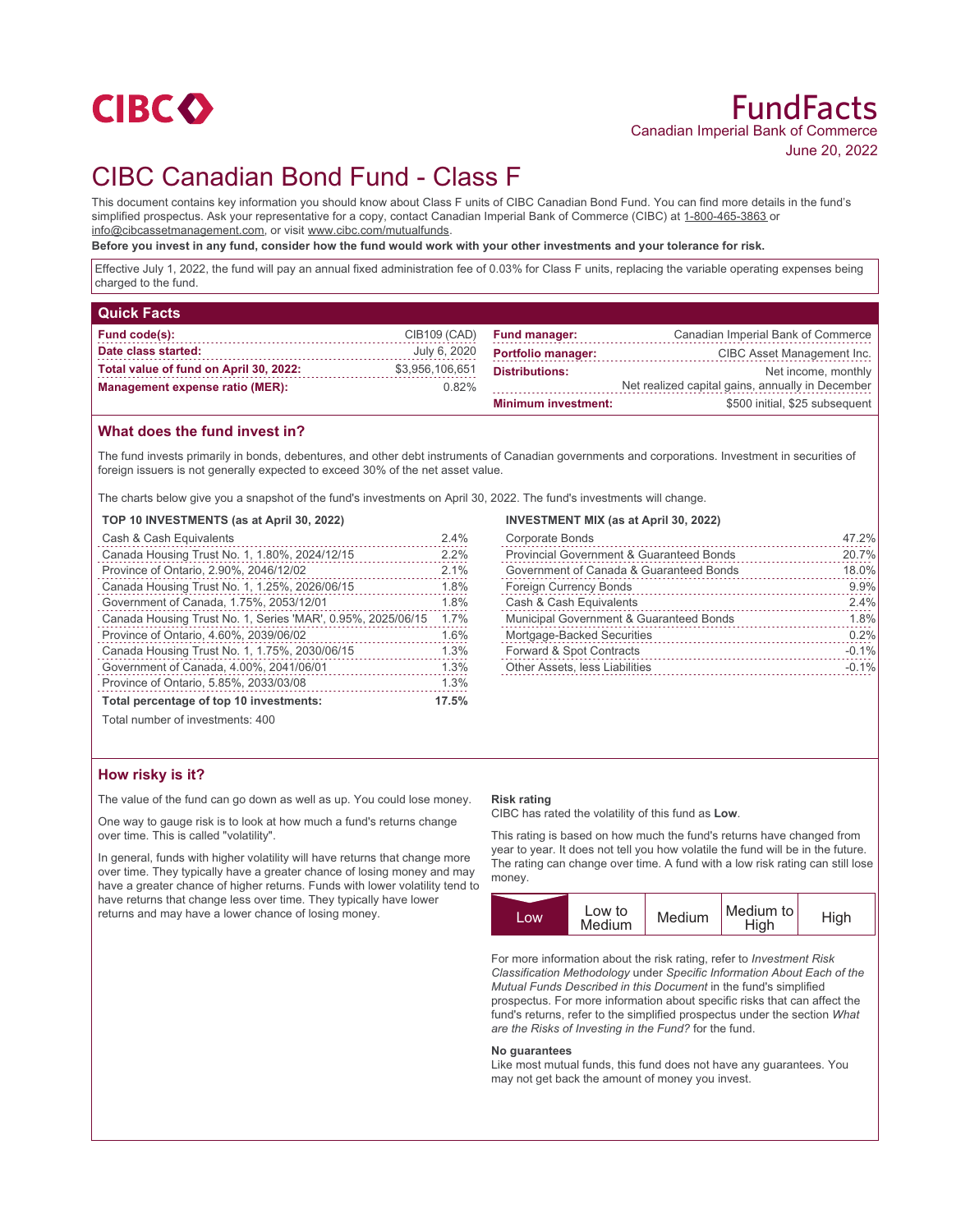## **How has the fund performed?**

This section tells you how Class F units of the fund have performed over the past year. Returns are after expenses have been deducted. These expenses reduce the fund's returns.

### **YEAR-BY-YEAR RETURNS**

This chart shows how Class F units of the fund performed in the past calendar year. The range of returns and change from year to year can help you assess how risky the fund has been in the past. It does not tell you how the fund will perform in the future.

| 20%<br>15%<br>10%<br>5%<br>$0\%$        |        |
|-----------------------------------------|--------|
| $-5\%$<br>$-10\%$<br>$-15\%$<br>$-20\%$ | $-3.0$ |
|                                         | 2021   |

#### **BEST AND WORST 3-MONTH RETURNS**

This table shows the best and worst returns for Class F units of the fund in a 3-month period over the past calendar year. The best and worst 3-month returns could be higher or lower in the future. Consider how much of a loss you could afford to take in a short period of time.

|                    |          | Return 3 months ending | If you invested \$1,000 at the beginning of the period |
|--------------------|----------|------------------------|--------------------------------------------------------|
| <b>Best return</b> |          | 2.7%   July 31, 2021   | Your investment would rise to \$1,027                  |
| Worst return       | $-5.2\%$ | March 31, 2021         | Your investment would drop to \$948                    |

#### **AVERAGE RETURN**

The annual compounded return of Class F units of the fund since July 6, 2020 was -6.8%. If you had invested \$1,000 in the fund on July 6, 2020, your investment would be worth \$880 as at April 30, 2022.

| Who is this fund for?                                                                                                                                                                                   | A word about tax                                                                                                                                                                                                                                                                                                                                                                                                                                                                                  |
|---------------------------------------------------------------------------------------------------------------------------------------------------------------------------------------------------------|---------------------------------------------------------------------------------------------------------------------------------------------------------------------------------------------------------------------------------------------------------------------------------------------------------------------------------------------------------------------------------------------------------------------------------------------------------------------------------------------------|
| Investors who:<br>• are seeking higher returns than those available on money market<br>instruments and are willing to accept some additional risk; and<br>• are investing for the short to medium term. | In general, you will have to pay income tax on any money you make on a<br>fund. How much you pay depends on the tax laws where you live and<br>whether or not you hold the fund in a registered plan such as a<br>Registered Retirement Savings Plan (RRSP) or a Tax-Free Savings<br>Account (TFSA).<br>Keep in mind that if you hold your fund in a non-registered plan, fund<br>distributions are included in your taxable income, whether you receive<br>them in cash or have them reinvested. |
|                                                                                                                                                                                                         |                                                                                                                                                                                                                                                                                                                                                                                                                                                                                                   |

## **How much does it cost?**

The following tables show the fees and expenses you could pay to buy, own, and sell Class F units of the fund. The fees and expenses - including any commissions - can vary among classes of a fund and among funds. Higher commissions can influence representatives to recommend one investment over another. Ask about other funds and investments that may be suitable for you at a lower cost.

We automatically convert eligible investors from Class F units into the Class F-Premium units of the Fund (bearing a lower management fee) when their investment amount in Class F units of the Fund, or their aggregated investment amount in Class F units and Class F-Premium units of the Fund, within a single account meets the minimum investment amount of Class F-Premium units of \$50,000. Eligible investors will benefit from a management fee decrease. See *Automatic conversion program* below under the sub-heading *Fund expenses*. If you no longer meet the minimum investment amount for Class F-Premium units, we may convert your Class F-Premium units back into Class F units which have a higher management fee. See *Purchases, Switches and Redemptions* in the Fund's simplified prospectus and speak to your investment advisor for additional details.

### **1. SALES CHARGES**

There are no sales charges payable when you buy, switch, or sell Class F units of the fund.